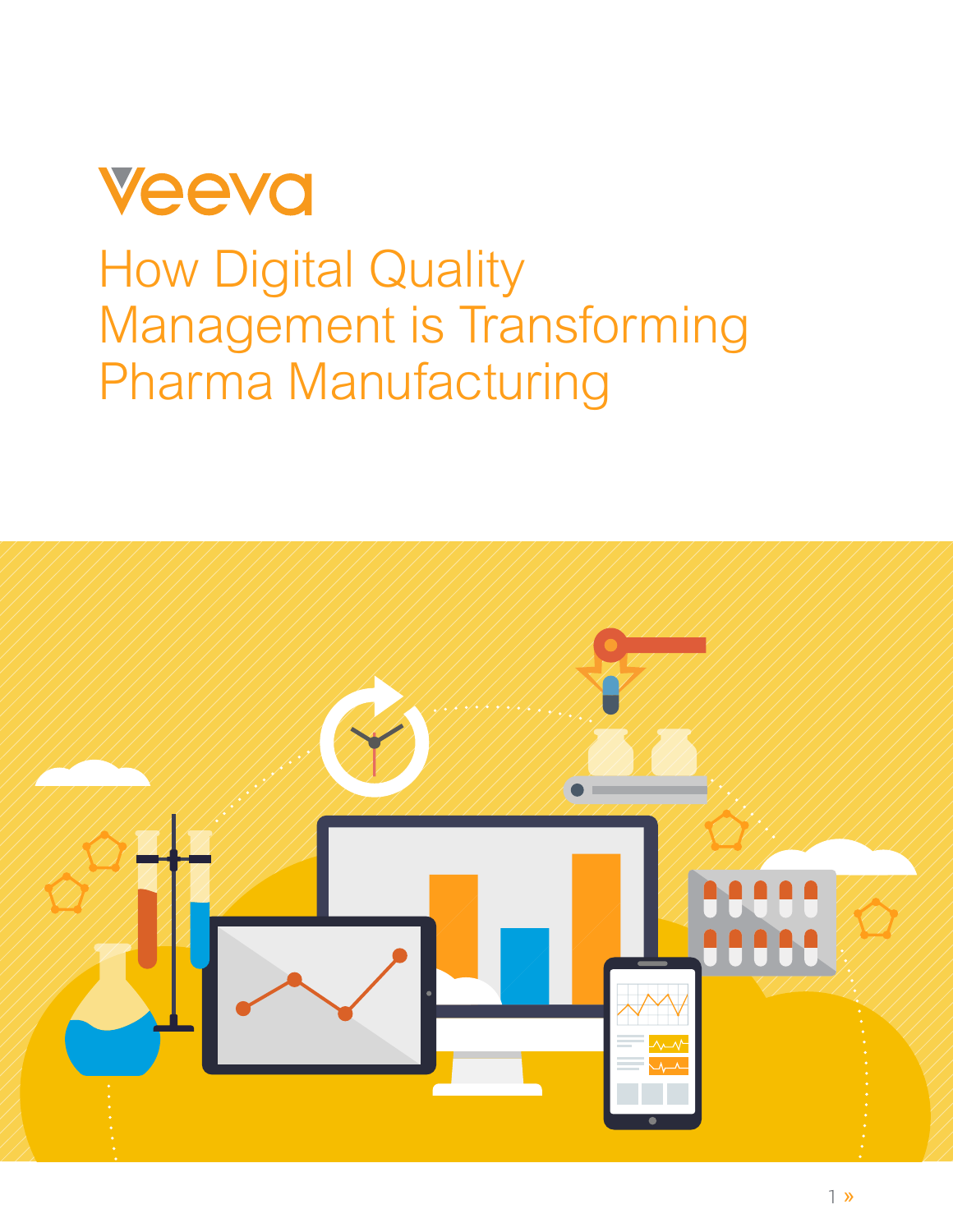## <span id="page-1-0"></span>Foreword

New-market demands, increasingly complex supply chains, and changing regulations are forcing manufacturers to re-evaluate their disjointed legacy systems and processes. These disconnected systems create business gaps between manufacturing and quality management processes, making it hard to track fast-changing regulations and hit time-to-market goals.

So, how can pharma manufacturing become more agile, data-driven, and future-ready?

Digital transformation is the answer.

Embracing digital quality management, manufacturers can increase agility and collaboration across the supply chain to meet continually changing market demands. Enabling technologies such as cloud computing, artificial intelligence, and the Internet of Things allow manufacturers to scale operations seamlessly for new therapies like precision medicine. And mobile devices running cloud applications can provide operators with real-time access to up-to-date content.

Digital quality management can also streamline discrete quality processes, providing the flexibility needed across the product lifecycle, from clinical to commercial. For example, connecting SOP management with training assignments and delivery enables version-based training automation and faster time to qualification.

The following collection of articles provides quality and compliance teams with a deeper understanding of how digital technologies enable a connected shop floor for better quality products and faster time-to-market.

### ARTICLE 1 How digital transformation is meeting the new demands of quality management

The first article in this collection, "*Digital transformation: meeting the new demands of quality management in manufacturing*," explains how digital transformation is improving pharmaceutical processes across the industry. Powered by cloud computing, artificial intelligence, and the Internet of Things (IoT), digital quality management enables manufacturers to reliably and economically produce new therapies at scale. **[Read it here](#page-3-0) ▶** 

#### ARTICLE 2 How a connected shop floor can build operational agility and enable 24/7 manufacturing

The next piece, "*Modernizing manufacturing through a connected shop floor*," explores how a digitally connected shop floor can support 24/7 manufacturing and speed production. Electronic devices provide up-to-date content and real-time visibility to operators that drive informed decision-making. The article also highlights specific examples of how mobile devices and intuitive applications can better support modern training methods, improving quality and compliance. [Read it here](#page-6-0)  $\blacktriangleright$ 

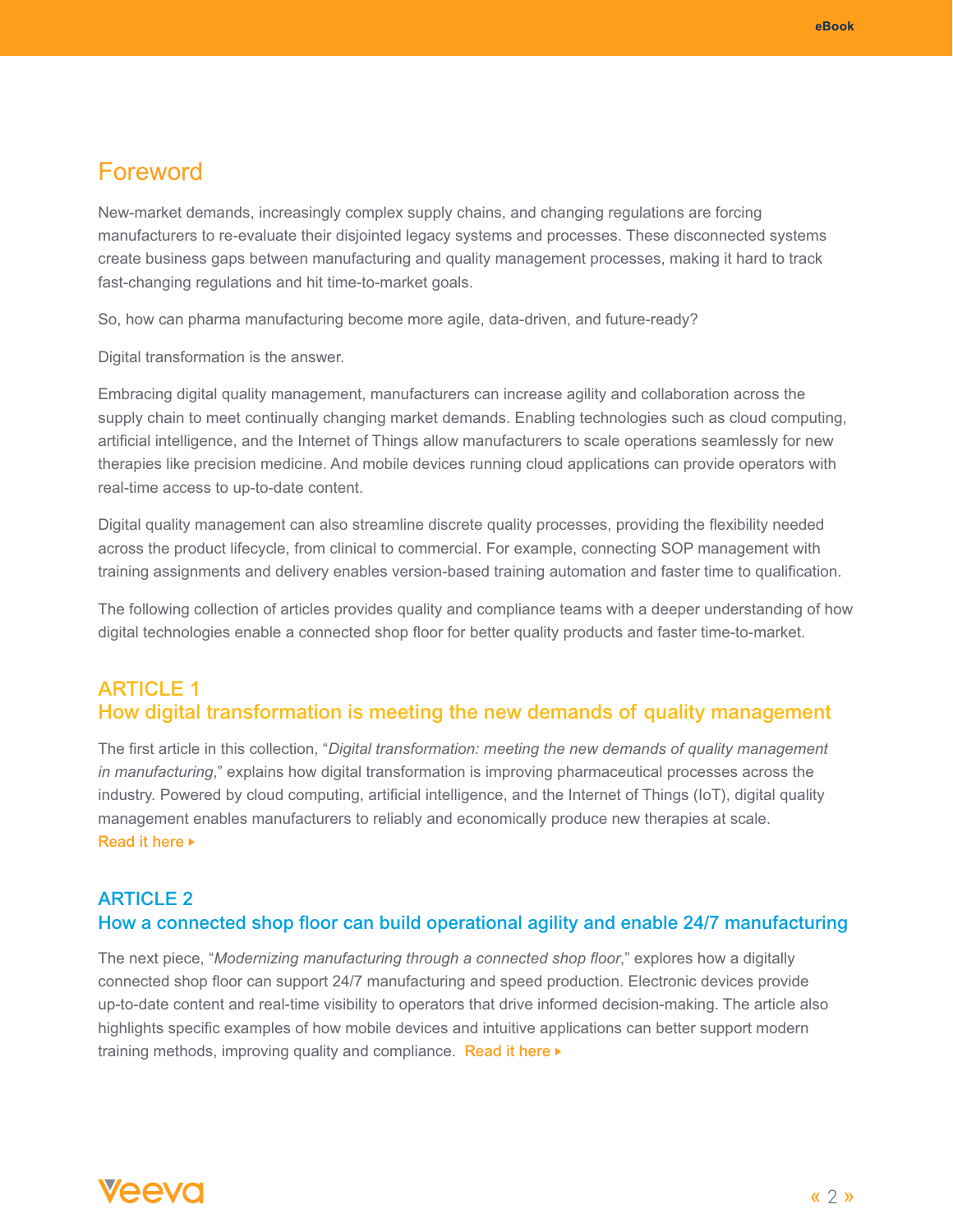### <span id="page-2-0"></span>ARTICLE 3 How Quality 4.0 can transform manufacturing operations

The final article, "*Quality 4.0: The Foundation for a New Era of Medicine*", outlines five ways in which Quality 4.0 will improve manufacturing operations, benefitting the life sciences industry. The article reinforces, with specific examples, how Quality 4.0 systems eliminate silos to meet the new demands of quality and manufacturing and support innovation in a new era of medicine. [Read it here](#page-11-0)  $\blacktriangleright$ 

Digital transformation is on the rise in the biopharma industry. Companies utilizing advanced digital technologies are affirming leadership positions and becoming more competitive globally.

The ultimate goal is to meet the current and future needs of patients. Modern digital technologies are well on their way to meet those expectations as market and quality demands evolve.

**[ARTICLE 1 HOW DIGITAL TRANSFORMATION IS MEETING THE NEW DEMANDS](#page-3-0)  OF QUALITY MANAGEMENT** 

**[ARTICLE 2 HOW A CONNECTED SHOP FLOOR CAN BUILD OPERATIONAL AGILITY](#page-6-0)  AND ENABLE 24/7 MANUFACTURING** 

**[ARTICLE 3 HOW QUALITY 4.0 CAN TRANSFORM MANUFACTURING OPERATIONS](#page-11-0)** 

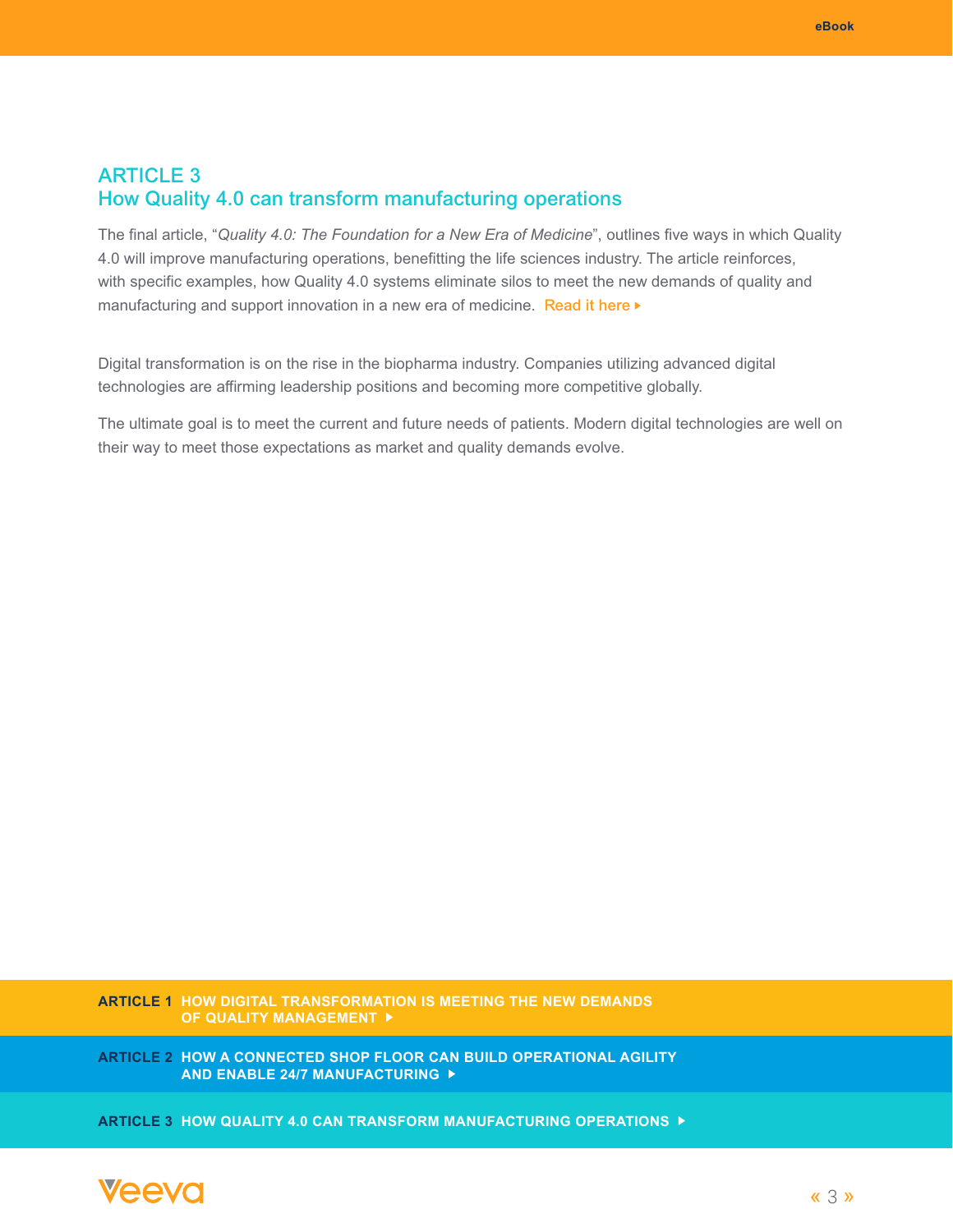## <span id="page-3-0"></span>**ARTICLE 1** Digital transformation: meeting the new demands of quality management in manufacturing

**By Robert Gaertner, director of strategy for quality, Veeva Systems**

*Robert Gaertner, director of strategy for quality at Veeva, explains how digital transformation is improving pharmaceutical processes across the industry.* 

Advancing digital technology is bringing new opportunities to improve quality and efficiency in the pharmaceutical industry. Many life science organisations are transforming manual and document-centric processes into more data-driven ways of working. They are replacing a formerly siloed system landscape with unified and connected applications.

In pharmaceutical manufacturing this addresses long-standing inefficiencies, placing product supply units in a stronger position to meet future demands. It is important for manufacturing operations to become more agile, while embracing the new paradigm of precision medicine. Enabling the creation of a connected shop floor allows for real-time visibility across data and processes for better tracking and analytics. This is a pre-requisite for adaptive manufacturing and continuous improvement.

#### Precision medicine transforming processes

Enabling technologies such as cloud computing, artificial intelligence, and the Internet of Things have reached enterprise-scale maturity. However, the real driving force for transformation will be changing market demands. In 2018, the FDA approved 62 new therapeutic drugs, of which 25 were precision medicines.<sup>1</sup> This emerging approach to disease treatment targets a patient's unique molecular and genetic profile and therefore requires changes in the way that products are manufactured. Typically, precision medicines are made for small groups of people with hard-to-treat illnesses. The reality is that they can be complicated to produce and difficult to scale.

Additionally, with many precision therapies, the patient becomes an integral part of a highly specific end-toend manufacturing process. For example, with chimeric antigen receptor (CAR) T-cell therapy, approved for relapsed and refractory leukaemia and lymphoma, the patient's cells are collected at the hospital, shipped to a manufacturing centre for engineering to target the person's specific cancer, and then sent back to the hospital for infusion into that patient.

<sup>1</sup> *[Personalized Medicine at the FDA, Progress e Outlook,](http://www.personalizedmedicinecoalition.org/Userfiles/PMC-Corporate/file/PM_at_FDA_A_Progress_and_Outlook_Report.pdf)* Personalized Medicine Coalition

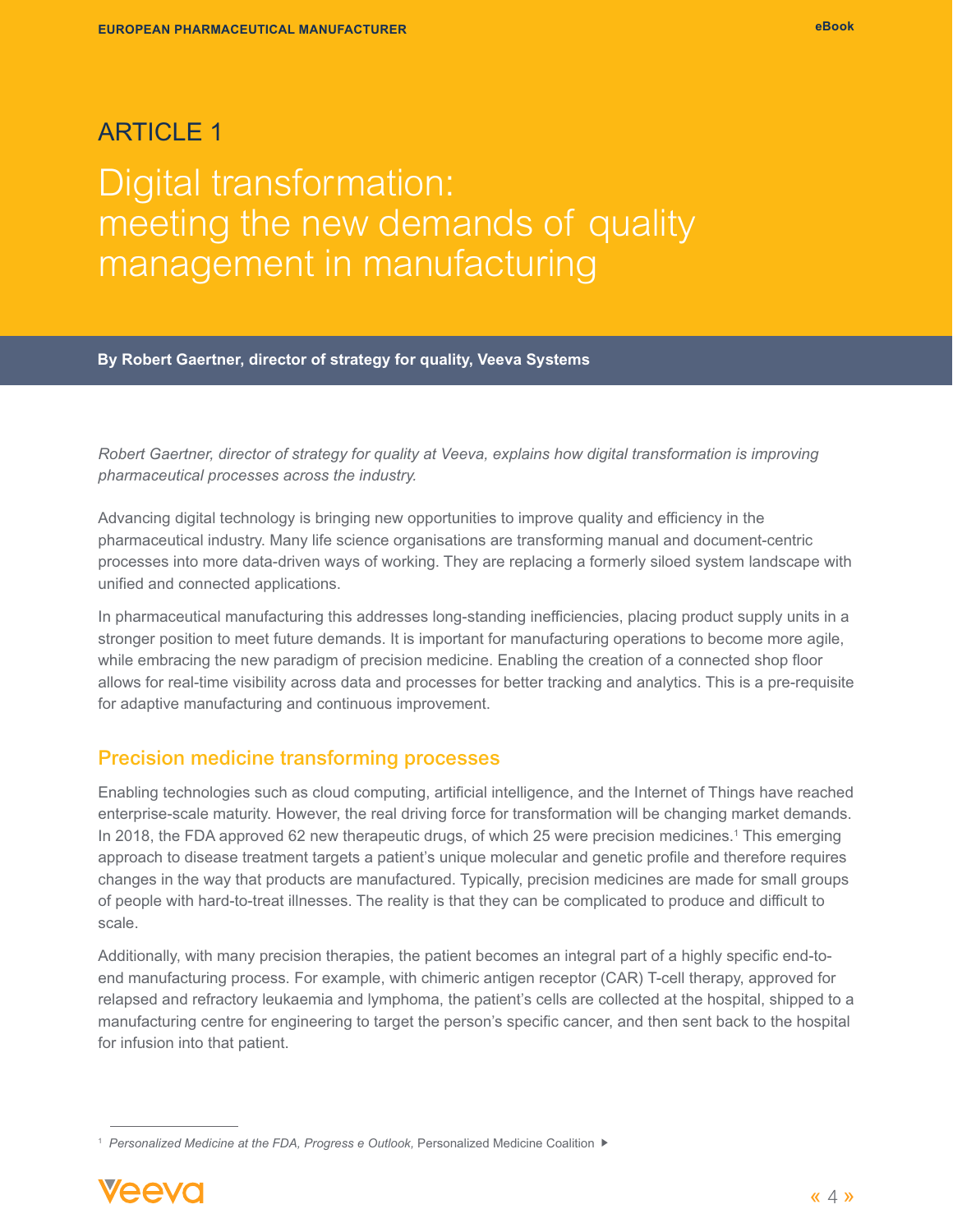### <span id="page-4-0"></span>The opportunity for change

What are the levers to get pharma manufacturing more agile, data-driven, and ready for future demands? As an example, much of the information on the pharmaceutical shop floor is currently buried in paper binders or siloed applications. Without centralised systems for tracking and distributing content and intuitive applications that offer quick access, operators are not able to easily consume the right information they need to perform their jobs. This increases the risk of human errors. Significant overhead is required to ensure that Standard Operating Procedures and Work Instructions remain current and followed by every employee.

In addition to the challenges with document-centric instructions, the systems landscape is mainly disconnected and based on ageing technology. Companies may try to get as much value as they can from their quality management and manufacturing systems by operating them past their shelf life. This practice can actually increase costs because ageing systems tend to be over-engineered, customised, and require frequent maintenance. Older systems are often too rigid to adapt to new processes, manufacturing or training methods, or production requirements, and they cannot efficiently scale down for small batch production required for precision medicines

#### Matching up to other industries

The life sciences industry has continued to lag behind other industries in the adoption of new technologies. In fact, a recent survey by Deloitte with MIT Sloan Management Review showed that only 20% of biopharma companies are maturing digitally.<sup>2</sup> However, meeting the requirements for innovative therapies, such as precision medicines, depends on the industry's ability to leverage modern solutions. This is key to enabling timely delivery of information to the plant floor and improving agility.

One of Veeva's customers, a large contract development and manufacturing organization for biologics, is taking a fresh approach to ensure they remain efficient and agile as they scale. Leveraging modern technology and its parent company's manufacturing expertise and experience, the organization is progressively building larger and more advanced facilities that can run continuously 24 hours a day, seven days a week.

#### Going mobile for greater plant agility

Mobile devices are ideal for collecting and distributing real-time information to the plant floor and eliminating paper as the main source of information. Using tablets, operators and technicians can deliver updated content and collect data that can be analysed for improved visibility and efficiency. Cloud applications designed specifically for the manufacturing plant floor run on mobile devices and support manufacturing processes, with up-to-date content and seamless integration with quality management systems.

Synchronising content on mobile tablets at each work station has many benefits. First, the content is completely accessible to operators, including for offline viewing. This eliminates having to page through stacks of paper to find the right instructions.

<sup>2</sup> ["Survey Finds Biopharma companies lag in digital transformation,"](https://www2.deloitte.com/insights/us/en/industry/life-sciences/digital-transformation-biopharma.html) *Deloitte Oct. 2018*

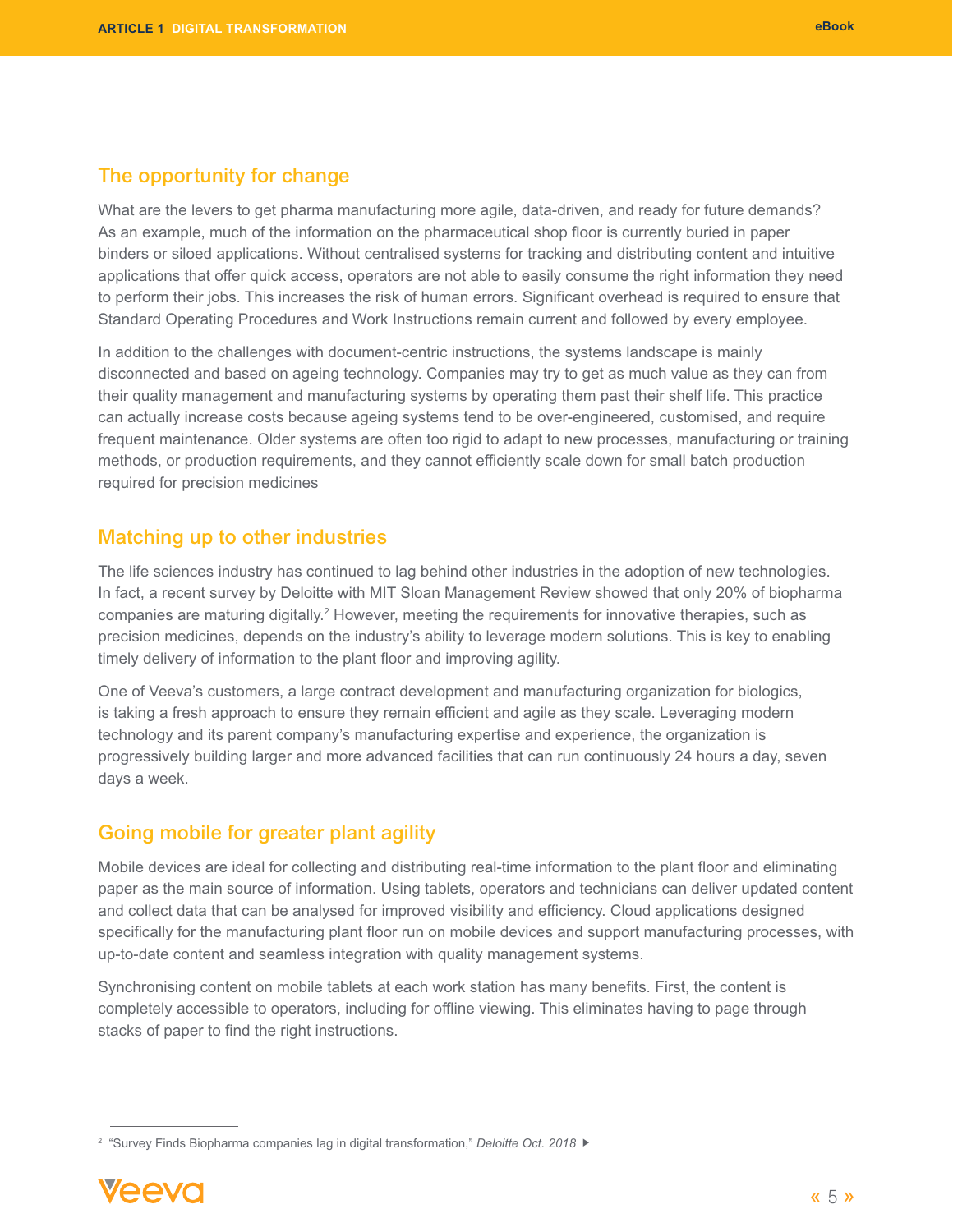<span id="page-5-0"></span>Second, mobile applications provide real-time visibility into quality events, allowing manufacturing and quality teams to address and resolve issues quickly when they first come to light, before they have a bigger impact. For example, with a tablet, workers can detect deviations right on the plant floor and enter them immediately at the point of observation, permitting rapid triaging, impact assessment, and remedial action as quickly as possible.

#### Human error prevention with improved training methods

A connected shop floor supports training methods that provide the flexibility and versatility needed in modern manufacturing. Information, such as relevant digital procedures and work instructions, can be presented to workers at specific points in the manufacturing process, reducing complexity and, with it, variation.

This targeted learning approach is replacing passive "read and understand" instructions, ensuring measurable training effectiveness. Companies can expect better results from training programs that are shifting from individual, content-driven events to learning that is deeply contextual, social, and embedded into the flow of everyday work.<sup>3</sup> This approach ensures that individuals are not just qualified but also prepared to do their jobs.

Training platforms that apply these techniques are catching on in the life sciences industry. By connecting learners with training content at the time of need and according to specific learning styles, companies can change behaviours to decrease quality events. Mapping training content to learner roles based on job functions, then delivering it through a role-based, content-centric experience simplifies training, while making it more cohesive and integrated with quality goals.

#### The future of quality management

Transforming quality management is key to successfully gaining the agility needed for the production of new therapies. Next-generation solutions that emphasise flexibility and efficiency position manufacturers to reap enormous benefits in simplifying and improving quality management.

To meet current and future needs of patients, life-science companies can enable processes that are flexible and always compliant. Eliminating siloed systems in favour of streamlined solutions allows for greater agility and stronger collaboration, while enhancing compliance and end-to-end control. This will help enable life-science organisations to meet the new demands of quality management in manufacturing and help support innovation in precision medicine.

<sup>3</sup> "Corporate Learning Programs Need to Consider Context, Not Just Skills," *Harvard Business Review Nov. 2017* 

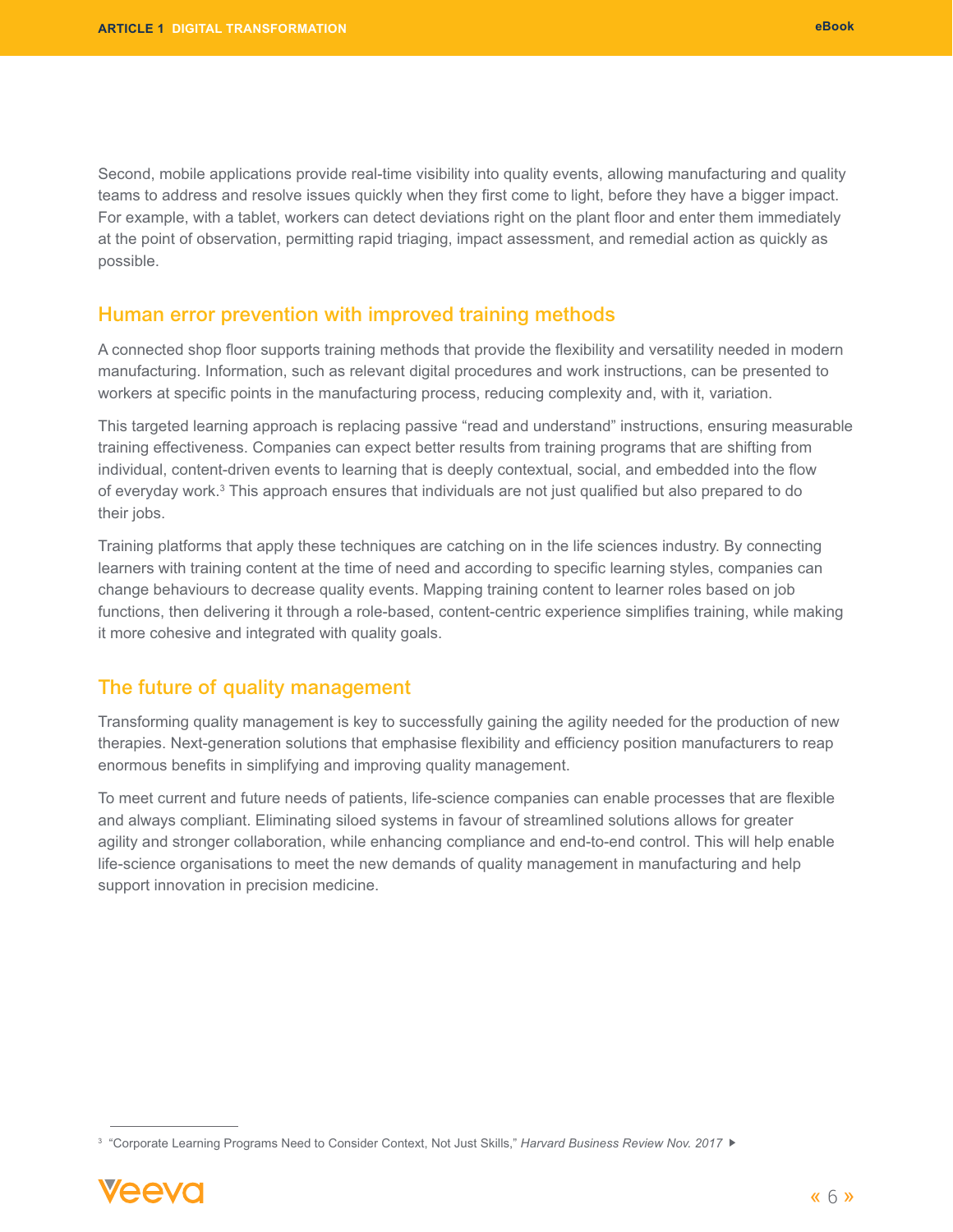## <span id="page-6-0"></span>**ARTICLE 2** Modernizing manufacturing through a connected shop floor

Eliminating siloed systems in favor of streamlined applications allows for greater agility and stronger collaboration, enabling pharma to meet the new quality management demands

By Michael Jovanis, vice president, Vault Quality, Veeva Systems

**A 2** Companies want to create smarter, more agile manufacturing facilities. By digitalizing their content management and delivery, manufacturers can ensure operational alignment and empower teams with access to the information they need.  $\blacksquare$ 

> – Jan Paul Zonnenberg, operations management consulting partner for pharmaceutical and life sciences companies, PWC

The shop floor is ripe for digital transformation. Manufacturing operations are still mostly paper-based, with aging systems also in use long past their shelf life. Adapting to new processes, manufacturing or training methods, or production requirements is difficult because processes are manual and systems are rigid or function in silos.

As a result, companies are modernizing manufacturing operations with advanced mobile applications that can bring workstations online and significantly improve agility and efficiency, while maintaining quality and compliance. With a connected shop floor, facilities can support 24/7 manufacturing and manufacturers gain real-time visibility for greater intelligence and smarter decision-making.

"Companies want to create smarter, more agile manufacturing facilities," said Jan Paul Zonnenberg, operations management consulting partner for pharmaceutical and life sciences companies at PWC, the global auditing and consulting firm. "By digitalizing their content management and delivery, manufacturers can ensure operational alignment and empower teams with access to the information they need."

Modern cloud solutions are helping companies seamlessly bring together people, processes, and technology – accelerating their digital transformation and transition to a connected shop floor.

#### Building operational agility

The rise of precision medicines and complexity of supply chains combined with disruptive events, such as natural disasters or political instability, are forcing companies to re-evaluate their business agility.

Precision medicines hold tremendous potential to transform clinical practices. The Food and Drug [Administration](http://www.personalizedmedicinecoalition.org/Userfiles/PMC-Corporate/file/PM_at_FDA_A_Progress_and_Outlook_Report.pdf) approved an all-time record 62 new therapeutic drugs last year, of which 25 were personalized medicine therapies. Typically made in small volumes, these therapies can be complicated to produce and

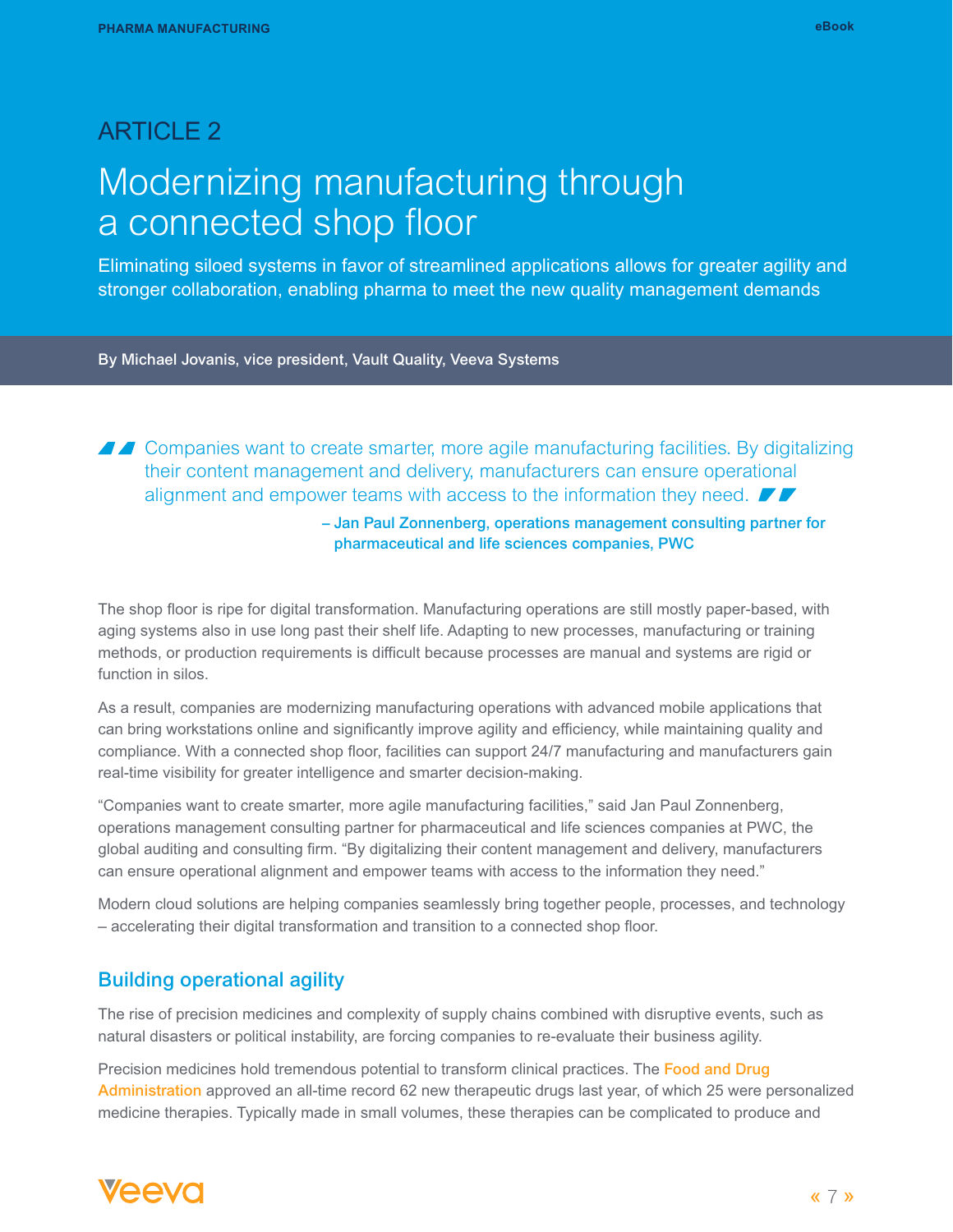<span id="page-7-0"></span>difficult to scale. Traditional, large-scale blockbuster drug manufacturing processes are not aligned with the production of highly individualized medicines. The success and scalability of personalized medicine requires new strategies for automation and improved workflows to produce these therapies reliably, safely, and economically.

#### Going mobile for responsive manufacturing

Today, much of the content on the manufacturing shop floor is only accessible in paper binders or siloed applications. Without digital distribution of procedures and work instructions, it is hard to keep information current when there are frequent updates, or changes when sites or manufacturing lines produce new products. Companies face intense pressure to quickly get finished goods out the door, and any delay impacts revenue.

The life sciences industry continues to lag many other industries in adoption of new technologies. In a recent [survey by Deloitte](https://www2.deloitte.com/us/en/insights/industry/life-sciences/digital-transformation-biopharma.html) with MIT Sloan Management Review, only 20 percent of biopharma companies are maturing digitally. Leveraging solutions to enable timely delivery of information to the plant floor and tying realtime data with quality management systems can improve agility and help manufacturers meet requirements for innovative therapies such as personalized medicines.

Cloud applications designed specifically for the manufacturing shop floor run on mobile devices and support manufacturing processes with up-to-date content and seamless integration with quality management systems. A connected shop floor can drive greater manufacturing agility, and mobile devices are ideal to deliver and collect real-time information.

Devices such as tablets can deliver updated content to operators as well as provide real-time visibility into quality events so teams can quickly address and resolve issues before they have a bigger impact. For example, deviations detected on the shop floor are immediately entered into a tablet at the point of observation. Instant visibility into deviations and other quality events allows for rapid triaging, impact assessment, and remedial action as quickly as possible.

Companies like Samsung BioLogics, a large contract development and manufacturing organization (CDMO) for biologics, are adopting technology to ensure they remain efficient and agile as they scale. "In the current medicine era, CDMOS must adapt their manufacturing facilities to support multi-drug demands," said James Choi, chief information officer at Samsung BioLogics. "With modern technology and automated processes, we are reducing the time it takes and number of batch losses suffered when switching between products."

#### Enabling 24/7 manufacturing

With paper-based processes, significant overhead is required to ensure the content that workers need to complete tasks is current and easily accessible. Companies that have invested in legacy systems have also realized these solutions cannot reliably support continuous uptime and there are long scheduled downtimes due to system maintenance, upgrades, and re-validation.

**A A** With modern technology and automated processes, we are reducing the time it takes and number of batch losses suffered when switching between products. – James Choi, chief information officer, Samsung BioLogics

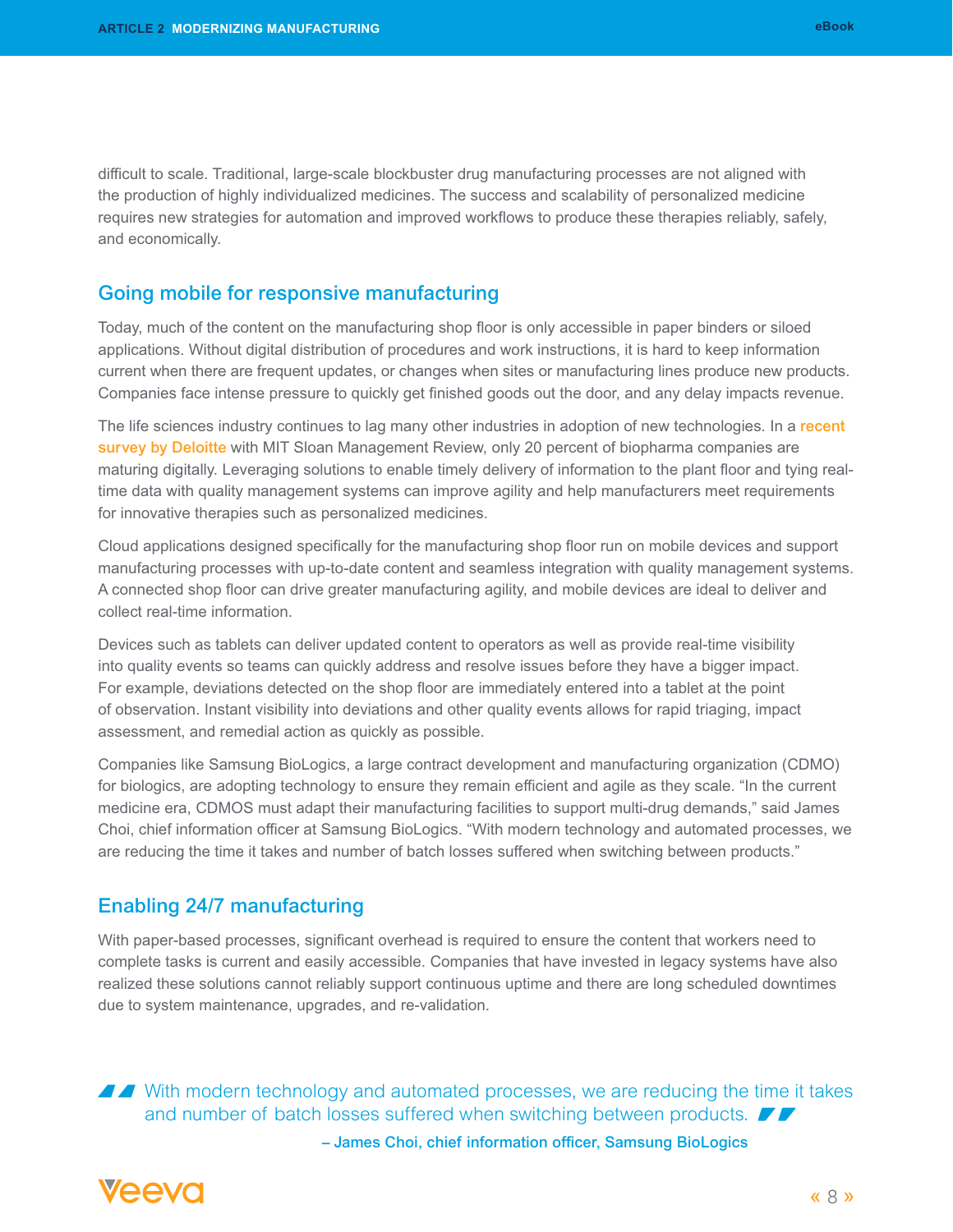<span id="page-8-0"></span>If It's challenging to manage, maintain, and provide continuous access to current information on the manufacturing floor. Delivering content directly to manufacturing stations through a mobile application – that also offers offline access – will ensure operators are always working from the latest procedures and make it easier for sites to run twenty-four by seven.

– James Choi, chief information officer, Samsung BioLogics

Shifting to a 24/7 manufacturing facility increases utilization of equipment and sites and enables companies to be more responsive to business demands. Modern cloud solutions are designed to have continuous uptime. Information is always accessible to operators, including for offline viewing. Synchronizing content onto mobile tablets at each work station allows operators to quickly access correct information at the point of need to perform their job. Eliminating paging through stacks of paper to find the right instructions drives greater adoption and increases operator compliance – potentially leading to fewer deviations.

Increasingly, pharma manufacturing sites – especially at contract manufacturing organizations – are transitioning to a continuous operating model. Leveraging modern technology and its parent company's manufacturing expertise and experience in other industries, Samsung BioLogics is progressively building larger and more advanced facilities that can run continuously 24 hours a day, seven days a week.

"It's challenging to manage, maintain, and provide continuous access to current information on the manufacturing floor," said James Choi, chief information officer at Samsung BioLogics. "Delivering content directly to manufacturing stations through a mobile application – that also offers offline access – will ensure operators are always working from the latest procedures and make it easier for sites to run twenty-four by seven."

#### Direct visibility

A connected shop floor has the potential to improve productivity and enable better decision-making. Managers track how content is consumed at each facility, station, and device, and update the content on an as-needed basis. This functionality offers a new lens into the effectiveness of the content.

For instance, managers can measure whether document-based instructions are more successful than a short video in engaging workers and improving comprehension. Video is gaining popularity as an effective training tool. Delivering video though mobile devices directly on the shop floor could improve efficiency and compliance. Managers could see how employees are engaging with the content delivered digitally to each station, and, using that data, design instructions and training modules to fit with that particular task or even a particular employee's learning style.

Centralizing quality event information provides a more complete view and enables greater insights for better decision-making. Data and metrics help identify trends for proactive, and eventually predictive, quality decisions. Teams gain a deeper understanding on how quality events are related, furthering the ability for improving quality and manufacturing operations.

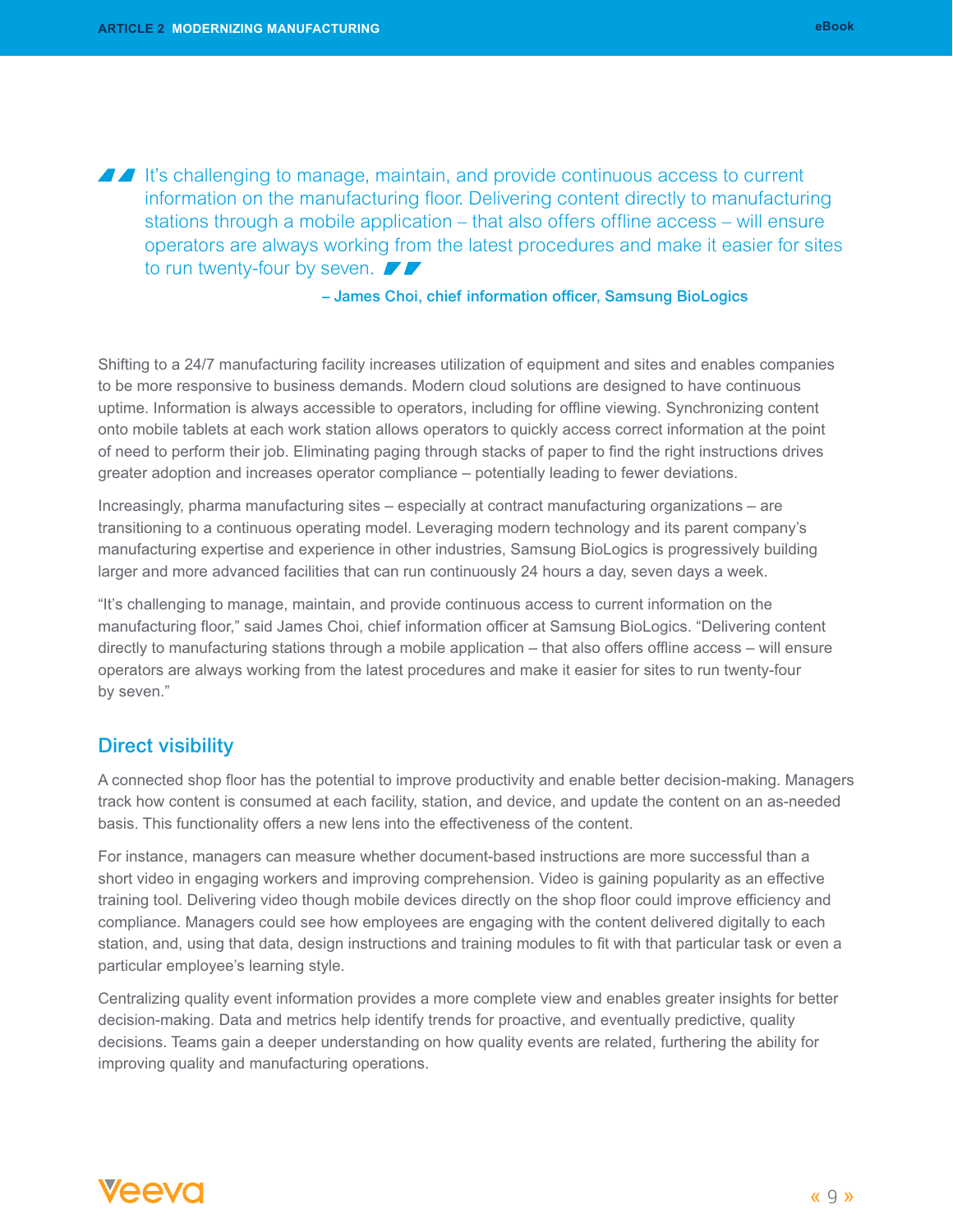#### <span id="page-9-0"></span>Quality 4.0 and a connected ecosystem

Paper-based process and legacy systems create many business gaps between manufacturing, quality management (QMS), and content management systems, making it challenging to effectively deliver quality products. Innovative life sciences companies are embracing Quality 4.0 technologies to improve operational efficiency and effectiveness and product quality.

Quality 4.0 comes from Industry 4.0 and is usually defined as the adoption of new technology to improve operational efficiency and product quality. Quality 4.0 enables quality systems to integrate seamlessly with complementary systems such as manufacturing execution (MES), enterprise resource planning (ERP), product lifecycle management (PLM), or compliance training systems across the value chain for a more holistic view and seamless execution.

Enabling end-to-end processes helps resolve issues faster. When a MES detects a potential nonconformance, it promptly sends the information to a QMS. The quality team can then quickly evaluate, remediate, or resolve the non-conformance. Connecting a QMS with a MES enables rapid detection, triaging, and remediation of non-conformances.

Connecting operational data allows proactive risk management by addressing quality issues before they arise, as well as provide real-time quality data for analysis to increase productivity and allocate resources based on risk and need. [Almost 60 percent of biopharma companies](https://www2.deloitte.com/us/en/insights/industry/life-sciences/digital-transformation-biopharma.html) say digital is a top priority and they expect to realize the value of their investments within the next five years. Modern quality management systems also provide transparency for all parties that can drive greater collaboration between employees and suppliers. Information shared with partners helps build alignment and drive progress towards common goals.

With mobile tablets, companies can more easily achieve Quality 4.0 by connecting the shop floor to upstream and downstream systems and all stakeholders.

#### Modern training techniques

Quality 4.0 can enable companies to better support modern training methods – providing flexibility and versatility needed in today's manufacturing environment. Information, such as relevant digital procedures and work instructions, presented to workers on a mobile tablet at specific points in the manufacturing process simplifies complexity and reduces variation.

Passive learning in the form of "read and understand" instructions is gradually being replaced with more engaging content that truly helps employees learn how to do their jobs. Companies can expect better results from training programs that are shifting from individual, content-driven events to learning that is deeply [contextual, social, and embedded](https://hbr.org/2017/11/corporate-learning-programs-need-to-consider-context-not-just-skills) into the flow of everyday work. This ensures individuals are not just qualified but also prepared to do their jobs.

Training platforms that apply these techniques are catching on in the life sciences industry. With Quality 4.0 and mobile tablets, learners can access training content at the time of need and according to specific learning styles – changing behaviors to decrease quality events. Mapping training content to learner roles based on job functions, then delivering it through a role-based, content-centric experience simplifies training, while making it more cohesive and integrated with quality goals.

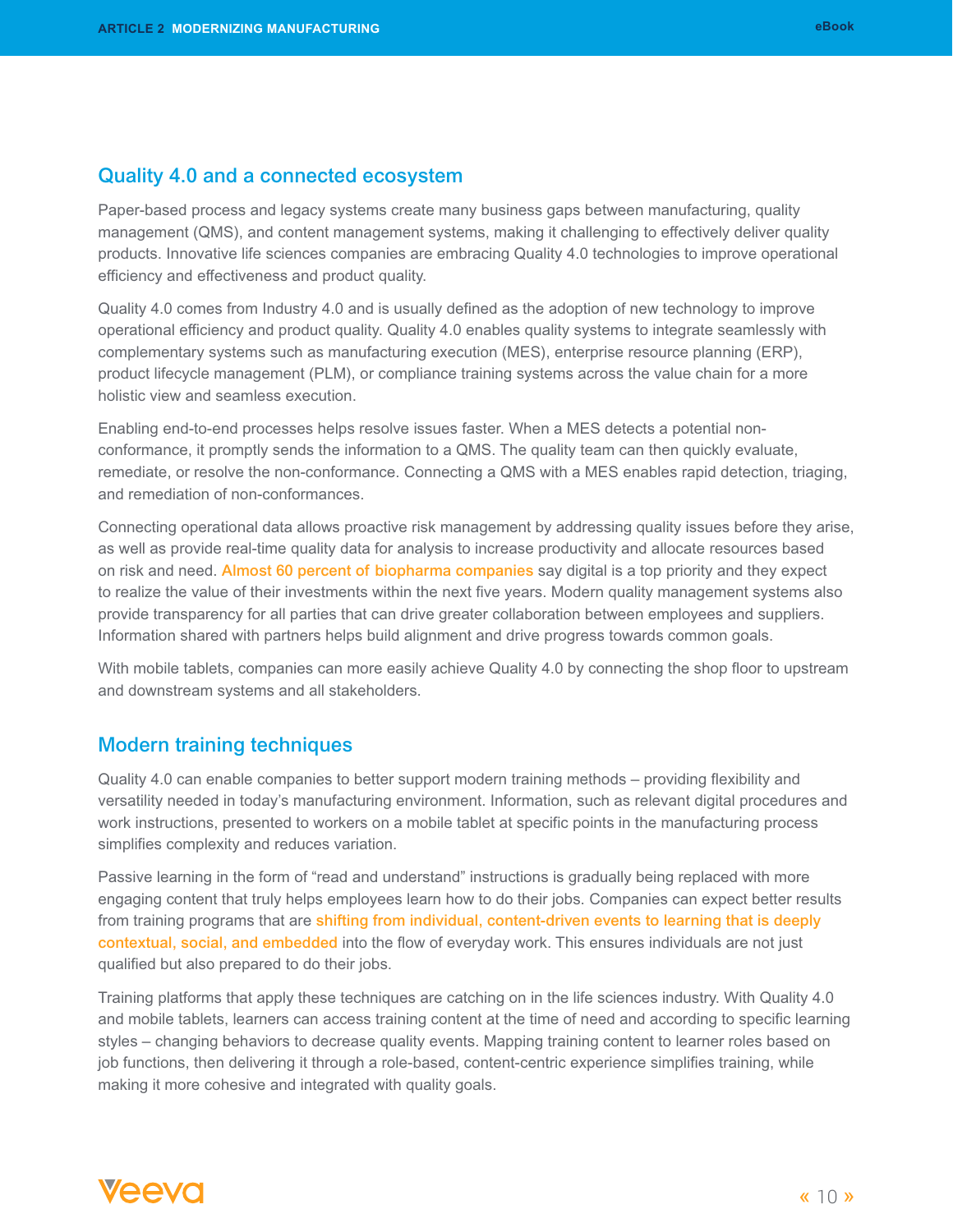<span id="page-10-0"></span>Connecting the shop floor with mobile devices and cloud-based applications is an example of Quality 4.0 in action. The best Quality 4.0 technologies simplify and speed up manufacturing, while enhancing compliance and quality.

#### Greater regulatory compliance

By applying technology that we use in everyday life – mobile devices and intuitive applications – manufacturing operations can become more flexible and aligned to the business. Content delivered to the manufacturing floor via mobile applications remains current, and information is gathered in real-time to support quality and compliance.

A pharmaceutical and medical device company that makes specialty products for civilian and military populations is investing in modern technology to transform processes at all eight manufacturing facilities around the globe for greater speed, compliance, and productivity. Open applications are easily integrated to support continuous, controlled processes – eliminating information duplication and strengthening data integrity. "Mobile tablets will eliminate paper and support more contemporaneous data collection," according to the senior manager, document control and training, at the U.S.-based company.

Digital processes enable sites to fully align with manufacturing needs and be more responsive to new regulatory requirements. Bringing the shop floor closer to decision makers, cloud applications delivered through mobile tablets enables greater agility and better visibility. These modern applications are designed for continuous uptime and allow companies to make configuration changes while drastically reducing the validation burden. Making it easier to stay compliant, companies can keep up with regulatory changes and reduce risk.

#### The future of manufacturing

Legacy systems and paper-based processes cannot easily adapt to manufacture new products or efficiently scale down to produce smaller volume therapies. Quality 4.0 is becoming a reality in life sciences manufacturing as companies adopt solutions to enable agility while improving operational efficiency and product quality. Adopting Quality 4.0 for a connected shop floor, enables manufacturers to gain real-time visibility across content and quality management processes for better tracking and more meaningful and actionable insights. Life science companies can also easily integrate with internal and external systems that track, engage, and facilitate communication and problem-solving in real-time.

Transforming quality management is key to successfully scaling production of new therapies and is ripe with opportunities. Next-generation solutions that emphasize flexibility and efficiency position manufacturers to reap enormous benefits by simplifying and improving quality management. Samsung BioLogics is already seeing a positive impact with their modern approach, reducing product switching time and enabling greater agility as it scales. As companies shift to multi-product lines, they need to become increasingly nimble.

Flexible processes that maintain compliance and integrate technology solutions can support life sciences companies to meet the needs of patients today and into the future. Eliminating siloed systems in favor of streamlined applications allows for greater agility and stronger collaboration while enhancing compliance and end-to-end control. This will help enable life science organizations to meet the new demands of quality management in manufacturing and support innovation in precision medicine.

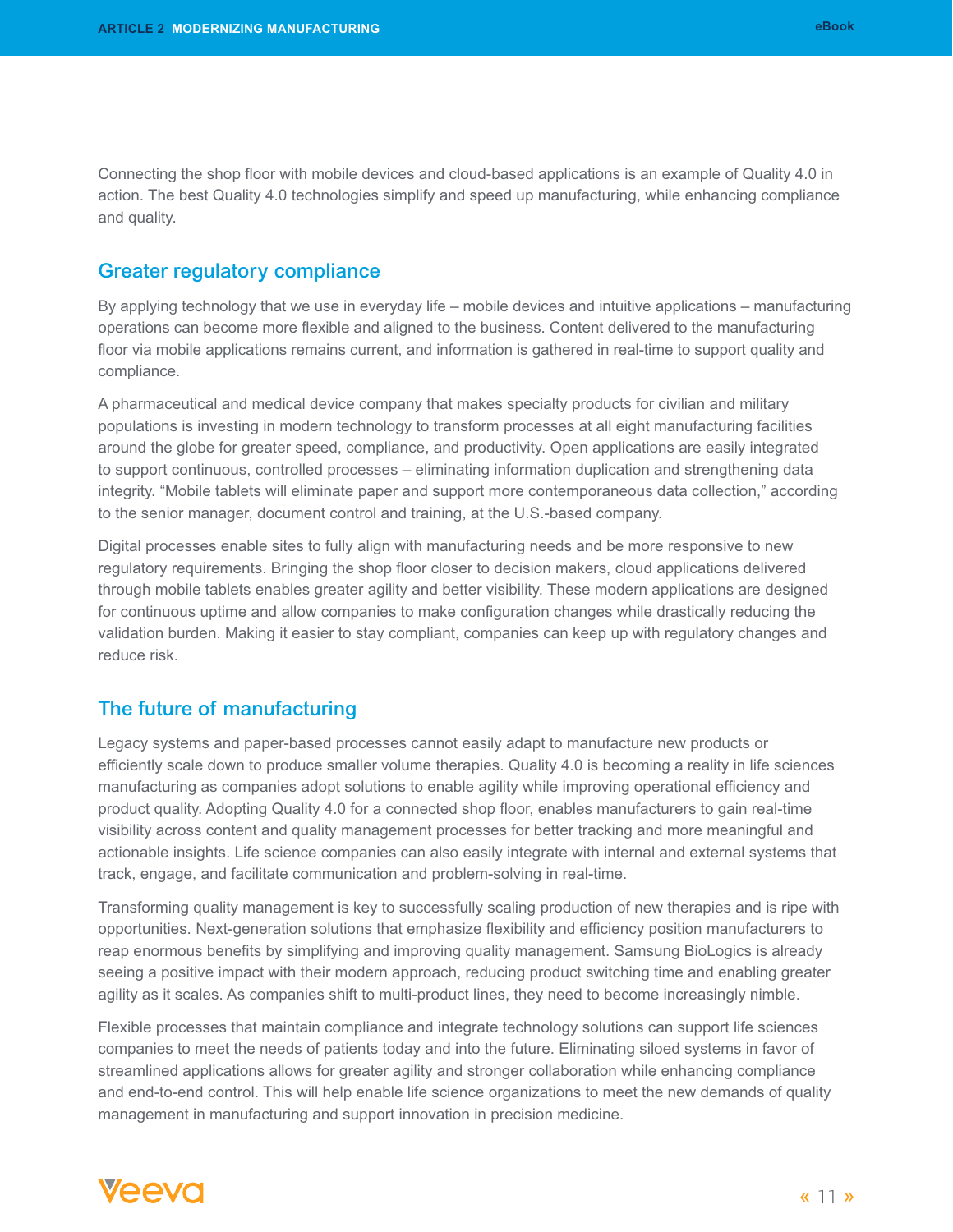## <span id="page-11-0"></span>**ARTICLE 3** Quality 4.0: The Foundation for a New Era of Medicine

As the life sciences industry increases its focus on developing complex therapies and drug shortages grow, Quality 4.0 initiatives are pivotal to transforming manufacturing operations



Pharmaceutical quality and manufacturing teams will face two significant challenges in the coming year.

The first is drug shortages. Recently, the U.S. Food and Drug Administration's (FDA) Task Force on Drug [Shortages](mailto:https://www.fda.gov/drugs/drug-shortages/agency-drug-shortages-task-force?subject=) shed light on the impact quality has on drug supply. It found that nearly two-thirds of 163 drugs that went into shortage between 2013 and 2017 were a result of supply disruptions associated with manufacturing or quality problems.<sup>1</sup>



#### **Percentage of Drugs Newly in Shortage by Reason. Calendar Years 2013-2017**

The second issue is the rise of new types of complex therapies, such as precision medicines. Typically made in smaller volumes, these therapies are complicated to develop and manufacture and can create difficulties along the supply chain. Traditional drug manufacturing processes are not suited for these highly individualized medicines.

[Quality 4.0](mailto:https://qualityandinnovation.com/2018/01/02/what-is-quality-4-0/?subject=) – the digitalization of quality management through technologies that increase operational efficiencies, product quality, and patient safety – provides the foundation for addressing both drug shortages and precision medicine production. With Quality 4.0, companies adopt advanced, digital systems to streamline and automate processes, connect global partners and suppliers, and enable agility that's so crucial to succeed in a changing regulatory environment.

Some innovative companies such as Samsung BioLogics, a contract development and manufacturing organization (CDMO), are leveraging Quality 4.0 solutions to modernize their quality processes and ensure they remain efficient and maintain quality.

<sup>1</sup> U.S. Food and Drug Administration, "To Help Reduce Drug Shortages, We Need Manufacturers to Sell Quality, Not Just Medicine," by Janet Woodcock (October 2019). *[8](https://www.fda.gov/news-events/fda-voices/help-reduce-drug-shortages-we-need-manufacturers-sell-quality-not-just-medicine)*

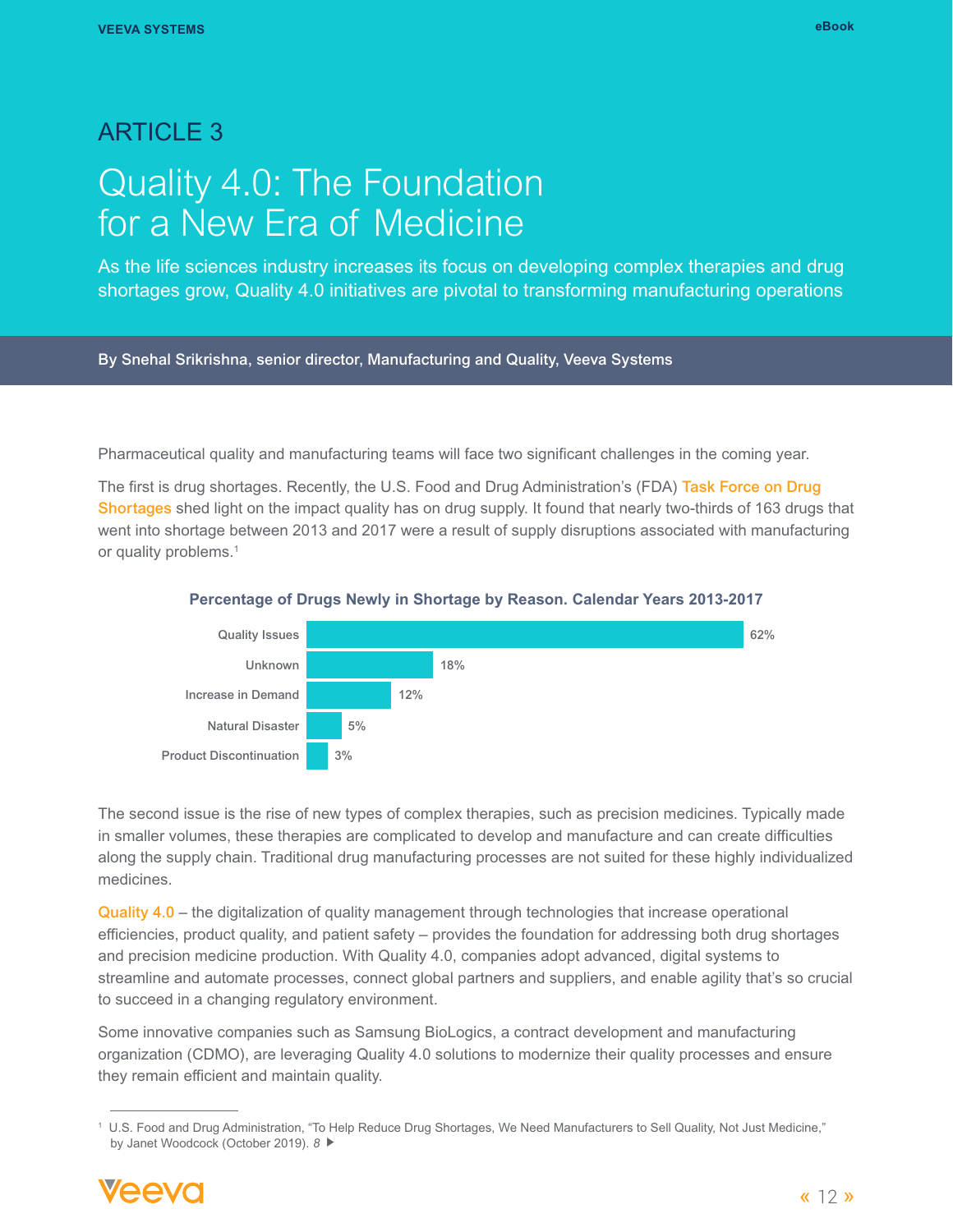<span id="page-12-0"></span>"In the new era of medicine, CDMOs must adapt their manufacturing facilities to support multi-drug demands," said James Choi, chief information officer at Samsung BioLogics. "With modern technology and automated processes, we are reducing the time it takes and number of batch losses suffered when switching between products."

## 5 Ways Quality 4.0 Will Improve Manufacturing

Despite the tremendous potential and the importance of quality on drug supply, only 13.8% of companies have started their Quality 4.0 journey.<sup>2</sup> Some organizations are paralyzed not knowing how to get started on the path to Quality 4.0 or the right technologies to adopt. Making this first decision is critical to maintaining the pace of innovation and getting medicines to patients quickly.

Here are five top advantages that Quality 4.0 can bring to the life sciences industry.

#### Increased Scalability to Meet Changing Regulations

The only constant in the regulatory environment is change, yet life sciences companies are limited by rigid legacy systems that cannot adapt easily. With Quality 4.0, however, companies benefit from flexible applications that are easily re-configurable without having to re-validate the entire system. These technologies are also designed for continuous uptime to respond faster to change, reduce risk, and stay compliant.

Cloud-based technologies also bring new regulatory rules and guidance updates from across all 180 countries globally directly into a quality system so manufacturing teams can respond to updates in real time. This seamless connectivity even affords companies the extra time to carefully determine whether a new regulatory rule impacts their specific production line or if they want to set a higher standard than the regulation requires because it impacts quality and patient safety.

#### 2 Greater Visibility of Risk Across Product Lifecycle

Most companies still operate in silos and implement disparate systems across different areas of the business. This limits both visibility and collaboration across the enterprise. Quality 4.0 connects systems and processes to provide greater transparency across the product lifecycle and enable smart decisionmaking and resource allocation. One area where this has a significant impact is audit management.

With a quality management system that's connected with other related systems (i.e., the QRM and training applications), manufacturers can define the most pertinent Corrective And Preventive Actions (CAPAs) to holistically address all related audit findings and connect this information to the training curriculum. Further, by connecting audit findings with quality risk management, companies can proactively manage their overall risk profile to meet the evolving expectations of regulatory agencies. This gives companies a clearer understanding of risk upstream during clinical manufacturing and how to make sure those risks don't become problems downstream during commercial manufacturing.

<sup>2</sup> LNS Research, "Research Spotlight: Quality 4.0 in Pharmaceuticals," by Dan Jacobs (November 2018).

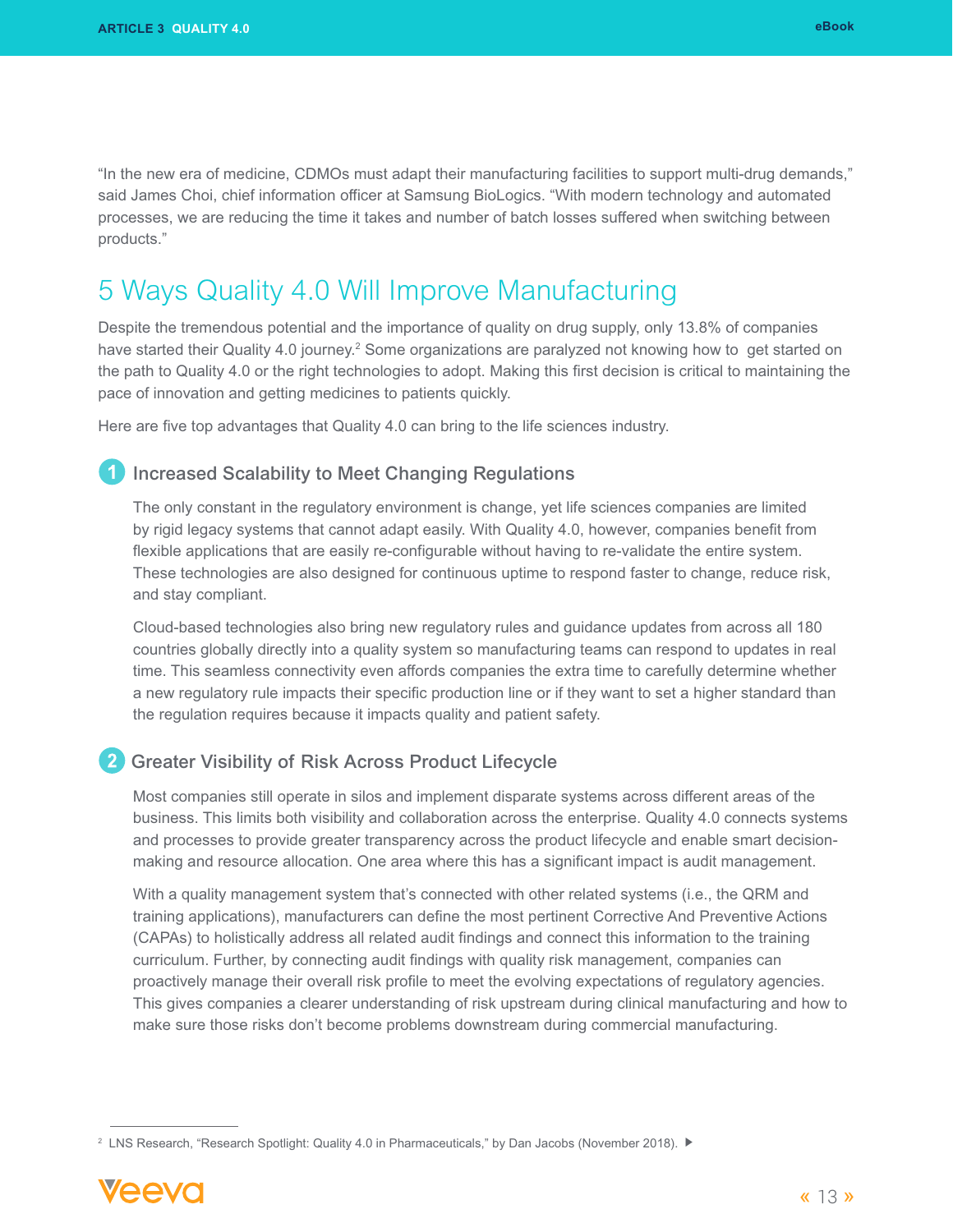#### <span id="page-13-0"></span>**3** Increased Agility on the Shop Floor

The shop floor is ripe for digital transformation. Manufacturing operations are still mostly paper-based, with aging systems in use long past their shelf life. Adopting new processes for manufacturing or testing methods to meet higher quality requirements is often challenging because of manual processes and rigid systems in silos. Without the implementation of modern technologies that enable digital distribution of procedures and work instructions, it is hard to keep information current when sites or manufacturing lines need to make updates and changes to produce new products.

Quality 4.0 empowers companies to modernize manufacturing operations with advanced mobile applications that can bring workstations online and significantly improve agility and efficiency, while maintaining compliance. With a connected shop floor, facilities can support 24/7 manufacturing and gain real-time visibility for smarter decision-making. Important information is always accessible to operators, even for offline viewing. Synchronizing content onto mobile tablets at each work station also allows operators to quickly access correct information at the point of need to perform their jobs efficiently.

"It's challenging to manage, maintain, and provide continuous access to current information on the manufacturing floor," added Choi. "Delivering content directly to manufacturing stations through a mobile application – that also offers offline access – will ensure operators are always working from the latest procedures and make it easier for sites to run 24/7."

#### 4 Connecting the Manufacturing Ecosystem

Paper-based processes and legacy systems create many business gaps between manufacturing, quality management (QMS), and content management systems, making it challenging to effectively deliver quality products. However, Quality 4.0 brings together complementary systems such as manufacturing execution (MES), enterprise resource planning (ERP), and compliance training systems for a more holistic view and seamless execution.

Connecting end-to-end processes across the manufacturing ecosystem helps resolve issues faster. For instance, when a MES detects a potential non-conformance, it can immediately send the information to a QMS. This enables rapid detection, triaging, and remediation of non-conformances. Additionally, connecting the QMS to the content management and training systems enables timely push of appropriate content into operators' training curriculum to reduce the incidence of similar nonconformances in the future.

#### 5 Improved Collaboration with Global Partners and Suppliers

Many life sciences companies struggle to work with suppliers and leverage the expertise of external partners worldwide. This is particularly problematic when developing precision therapies and rare disease medications, such as with CAR-T therapies, that often involve an expansive network of partners and suppliers that need to work together and bring these innovative therapies to patients.

Unified systems increase transparency across all parties for greater collaboration between employees, suppliers, and contract partners such as CDMOs. As an example, modern systems allow pharmaceutical manufacturers to automate supplier qualification processes and effectively manage supplier corrective